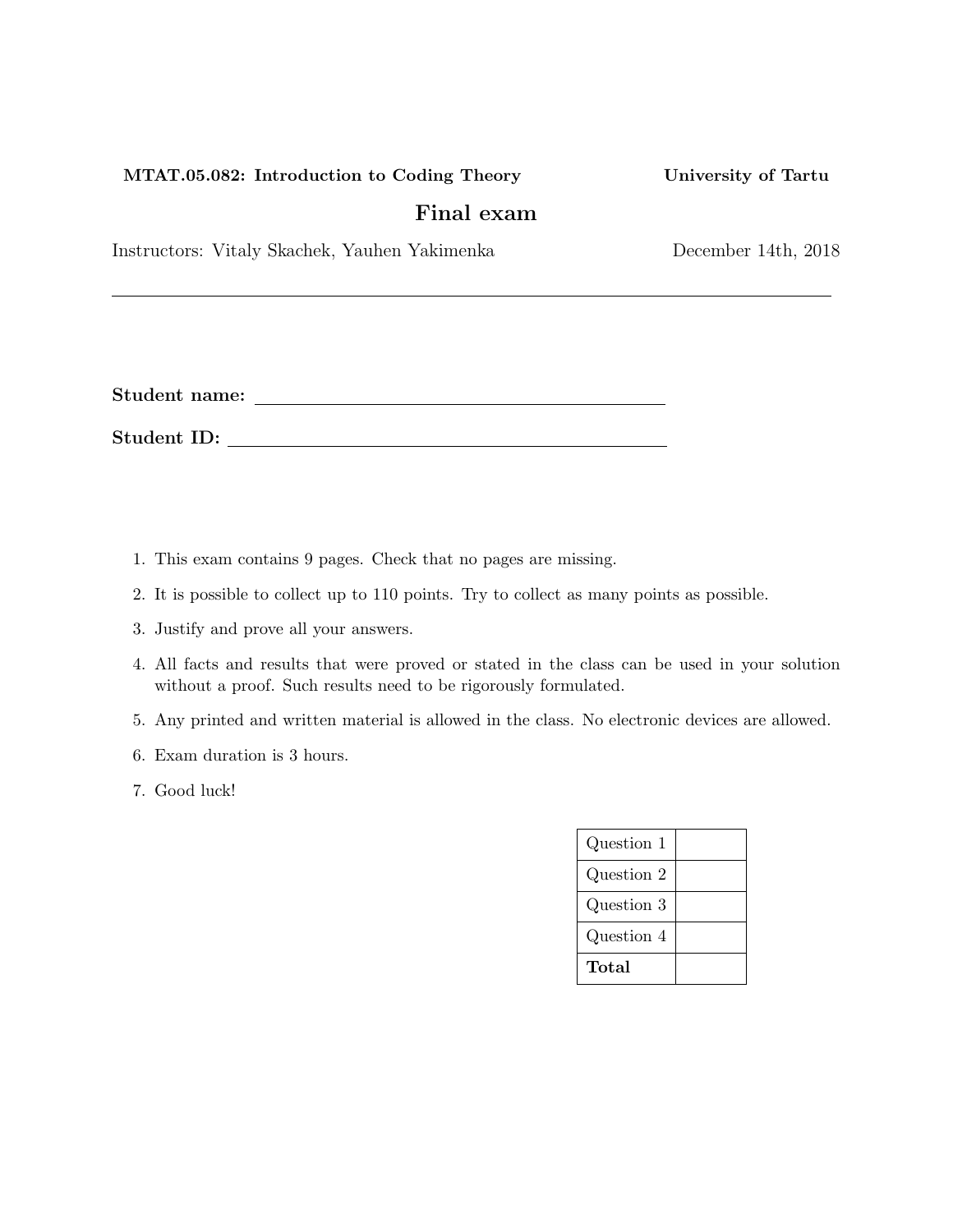Question 1 (20 points).

Consider the following two  $3 \times 4$  matrices:

$$
\mathcal{G}_1 = \left( \begin{array}{cccc} 1 & 2 & 0 & 0 \\ 0 & 1 & 2 & 0 \\ 0 & 0 & 1 & 2 \end{array} \right) \text{ and } \mathcal{G}_2 = \left( \begin{array}{cccc} 1 & 1 & 1 & 0 \\ 0 & 1 & 1 & 1 \\ 2 & 2 & 0 & 2 \end{array} \right) ,
$$

that generate codes  $C_1$  and  $C_2$  over  $\mathbb{F}_3 = \{0, 1, 2\}$ , respectively.

- (a) Do these matrices generate the same code or two different codes?
- (b) What is the length n, dimension k and minimum distance d of the code  $C_1$ ?

Prove your answers.

Solution. Let us transform  $\mathcal{G}_1$  and  $\mathcal{G}_2$  to corresponding systematic generator matrices by applying equivalent transformations on the rows.<sup>1</sup>

$$
\mathcal{G}_1 = \begin{pmatrix} 1 & 2 & 0 & 0 \\ 0 & 1 & 2 & 0 \\ 0 & 0 & 1 & 2 \end{pmatrix} \stackrel{(1)\pm(2)}{\sim} \begin{pmatrix} 1 & 0 & 2 & 0 \\ 0 & 1 & 2 & 0 \\ 0 & 0 & 1 & 2 \end{pmatrix} \stackrel{(1)\pm(3)}{\sim} \begin{pmatrix} 1 & 0 & 0 & 2 \\ 0 & 1 & 2 & 0 \\ 0 & 0 & 1 & 2 \end{pmatrix} \stackrel{(2)\pm(3)}{\sim} \begin{pmatrix} 1 & 0 & 0 & 2 \\ 0 & 1 & 2 & 0 \\ 0 & 0 & 1 & 2 \end{pmatrix} \triangleq \mathcal{G}.
$$
\n
$$
\mathcal{G}_2 = \begin{pmatrix} 1 & 1 & 1 & 0 \\ 0 & 1 & 1 & 1 \\ 2 & 2 & 0 & 2 \end{pmatrix} \stackrel{(1)\pm(2)}{\sim} \begin{pmatrix} 1 & 0 & 0 & 2 \\ 0 & 1 & 1 & 1 \\ 2 & 2 & 0 & 2 \end{pmatrix} \stackrel{(3)\pm(1)}{\sim} \begin{pmatrix} 1 & 0 & 0 & 2 \\ 0 & 1 & 1 & 1 \\ 0 & 2 & 0 & 1 \end{pmatrix}
$$
\n
$$
\stackrel{(3)\pm(2)}{\sim} \begin{pmatrix} 1 & 0 & 0 & 2 \\ 0 & 1 & 1 & 1 \\ 0 & 0 & 1 & 2 \end{pmatrix} \stackrel{(2)\pm(3)}{\sim} \begin{pmatrix} 1 & 0 & 0 & 2 \\ 0 & 1 & 0 & 2 \\ 0 & 0 & 1 & 2 \end{pmatrix} = \mathcal{G}.
$$

Here, the notation  $(i) \stackrel{+}{=} (j)$  denotes addition of the j'th row to the i'th row (analogously for subtraction).

As we can see, both  $\mathcal{G}_1$  and  $\mathcal{G}_2$  can be transformed into the same systematic form  $\mathcal{G}$ . Since the systematic matrix is in row-echelon form, it has a full rank. Therefore, the codes generated by  $\mathcal{G}_1$ and  $\mathcal{G}_2$  are exactly the same.

The length of the code generated by G is trivially  $n = 4$  (number of columns). The rank of G is 3, hence dimension  $k = 3$ .

To find the minimum distance, let us first find a parity-check matrix of the code generated by G. It is of size  $(n-k) \times n = 1 \times 4$ . Let us denote its columns as  $\mathcal{H} = (h_1, h_2, h_3, h_4)$ . Then it should satisfy the following:

$$
\mathcal{H}\mathcal{G}^{\mathsf{T}} = (h_1 + 2h_4, h_2 + 2h_4, h_3 + 2h_4) = (0, 0, 0, 0).
$$

<sup>1</sup>From linear algebra point of view, each such transformation is equivalent to changing a basis of the linear subspace.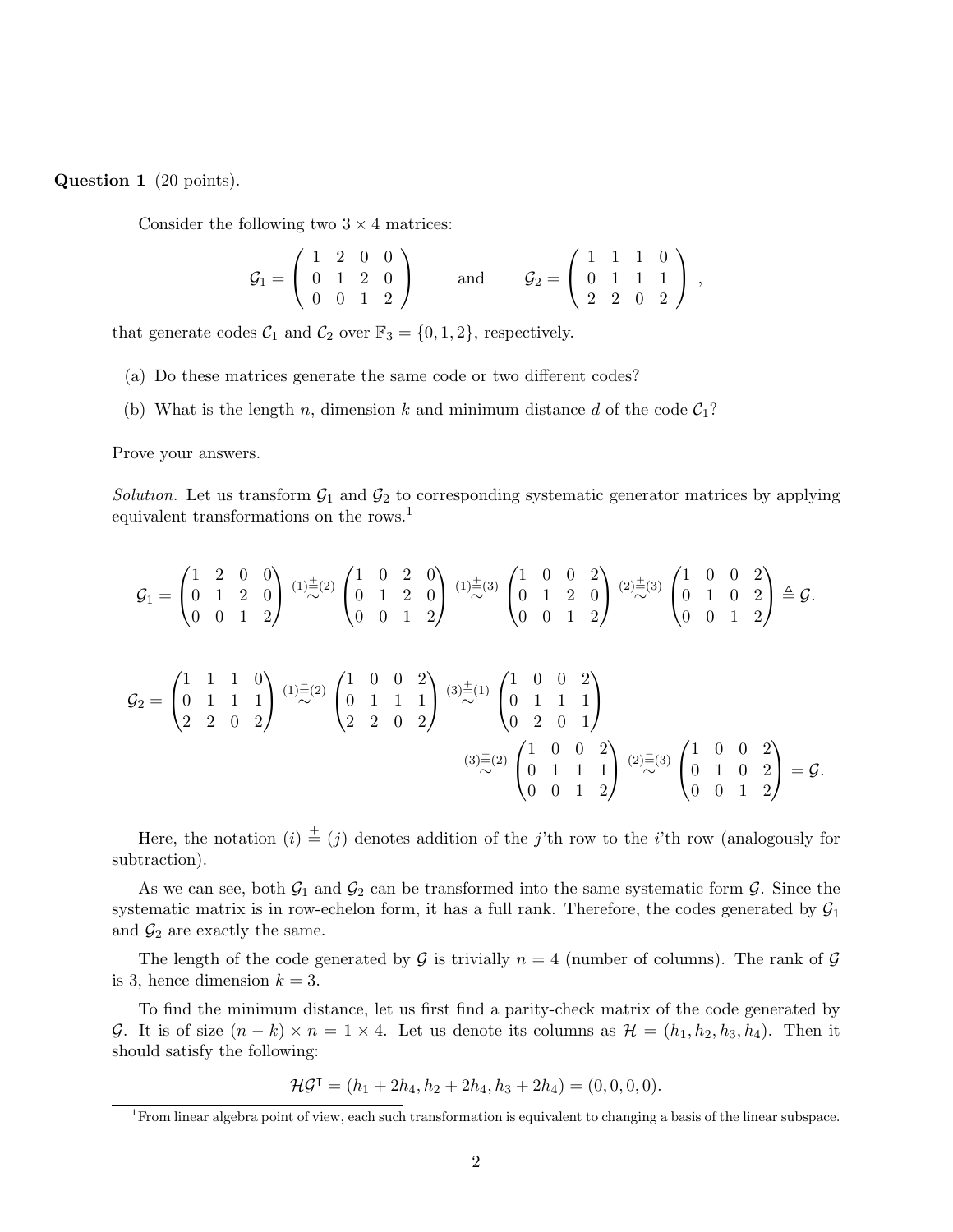From this, we obtain that  $h_1 = h_2 = h_3 = h_4$ . For instance, we can take  $\mathcal{H} = (1, 1, 1, 1)$ . All  $1 \times 1$ submatrices of  $H$  are full-rank, therefore the minimum distance  $d = 2$ .

Question 2 (30 points).

**Definition:** let n be an even integer. A binary (not necessarily linear) code  $\mathcal{C}$  is said to be balanced if any codeword has equal number of zeros and ones.

**Example:** for  $n = 4$ , a code that is formed by any nonempty subset of the following set of vectors is balanced:

 $\{(0011), (0101), (1001), (0110), (1010), (1100)\}$ .

In what follows, assume that  $\mathcal C$  is a balanced code.

- (a) What is the maximal possible size of  $\mathcal{C}$ ?
- (b) Show that the Hamming distance between any two codewords in  $\mathcal C$  is even.
- (c) Define a "balanced sphere" of radius  $2r, 0 \le r \le n/2$ , around the codeword  $\bar{x} \in \mathcal{C}$  as

 $\mathbb{S}_{2r}(\bar{x}) = {\bar{y} : \bar{y}$  has equal number of zeros and ones, and  $d_H(\bar{x}, \bar{y}) \leq 2r$ ,

where  $d_H(\cdot, \cdot)$  denotes the Hamming distance. What is the size of  $\mathbb{S}_{2r}(\bar{x})$ ?

- (d) Let d be an integer,  $1 \leq d \leq n/2$ . By using the results in (a) and (c), formulate and prove a variation of a sphere-packing bound on the size of a balanced code  $\mathcal C$  of length n with an additional property that for any two codewords  $\bar{x}, \bar{y} \in \mathcal{C}$ ,  $d_H(\bar{x}, \bar{y}) \geq 2d$ .
- (e) Check that your result in part (a) is a special case of the bound in part (d) (for  $r = 0$ ).

#### Solution.

(a) Assume that a binary code C of even length n is balanced. Therefore, there are  $n/2$  zeroes and  $n/2$  ones in each codeword in C. The maximal possible size of such a code is achieved when all the binary vectors of length n with  $n/2$  ones are in the code. The number of such vectors is equal to the number of choices of  $n/2$  positions out of n:

$$
|\mathcal{C}|\leq \binom{n}{n/2}.
$$

(b) The Hamming distance between any two codewords  $\bar{c}_1$  and  $\bar{c}_2$  in  $\mathcal C$  is

$$
d_H(\bar{c}_1, \bar{c}_2) = |\operatorname{supp}(\bar{c}_1 + \bar{c}_2)| = |\operatorname{supp}(\bar{c}_1)| + |\operatorname{supp}(\bar{c}_2)| - 2 \cdot |\operatorname{supp}(\bar{c}_1) \cap \operatorname{supp}(\bar{c}_2)|
$$
  
=  $n - 2 \cdot |\operatorname{supp}(\bar{c}_1) \cap \operatorname{supp}(\bar{c}_2)|$   
*even*

Here supp $(\cdot)$  denotes the support of a vector, i.e. the set of positions with non-zero entries. See Fig. 1 for illustration.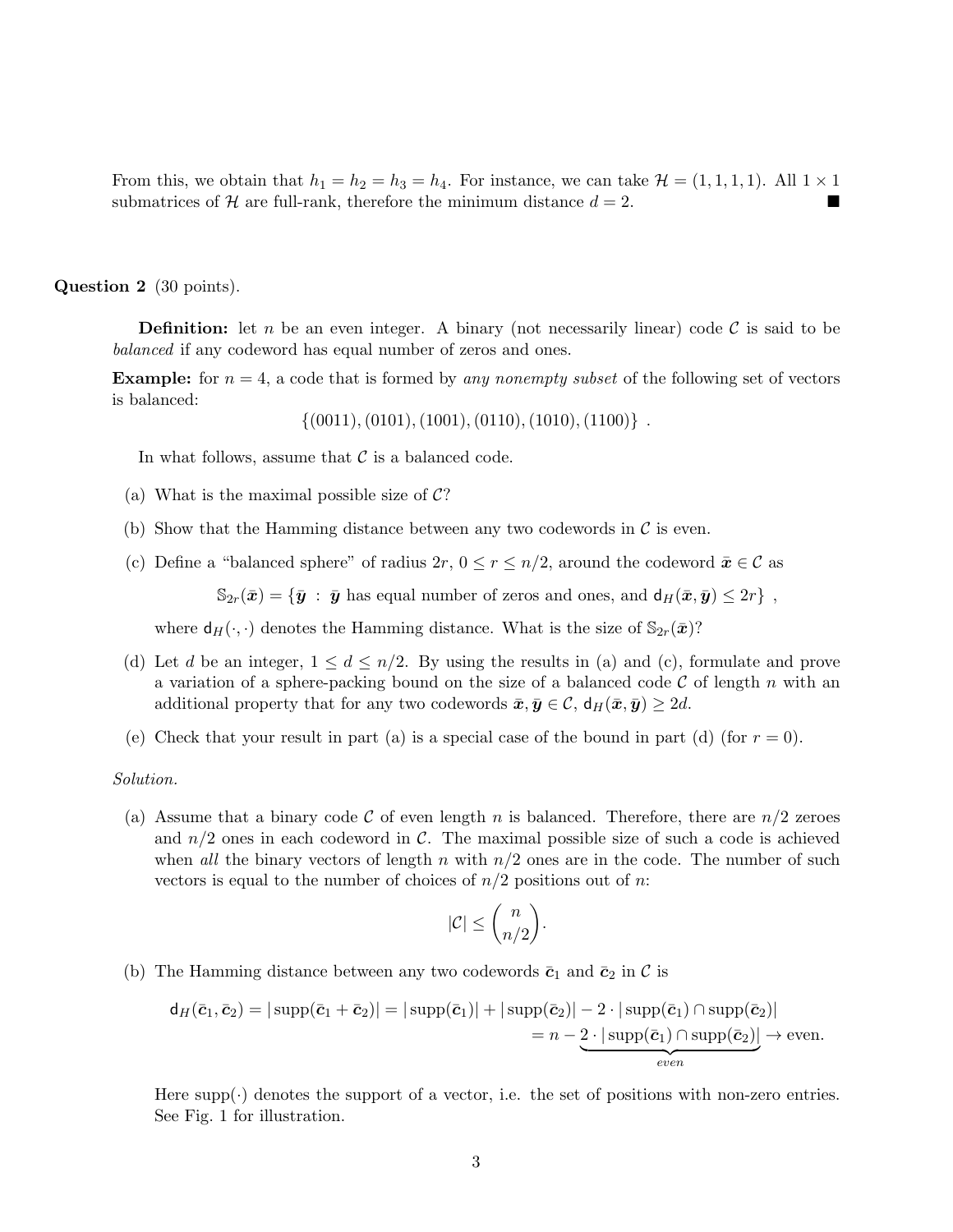

Figure 1: Illustration for Question 2.(b).

(c) If  $d_H(\bar{x}, \bar{y}) = 2t$  and both  $\bar{x}$  and  $\bar{y}$  have Hamming weight  $n/2$ , then one of them can be obtained from another by changing exactly  $t$  ones to zeroes and  $t$  zeroes to ones. For a fixed  $\bar{x}$ , there are  $\binom{n/2}{t}$  $\binom{1}{t}$  ways to choose additional positions of ones in  $\bar{x}$  and, independently,  $\binom{n/2}{t}$  $t\choose t$ ways to choose additional positions of zeroes. Therefore, the total number of such  $\bar{y}$  is

$$
\binom{n/2}{t}^2.
$$

Hence, the size of a "balanced sphere" is

$$
|\mathbb{S}_{2r}(\bar{x})| = \sum_{t=0}^r \binom{n/2}{t}^2.
$$

(d) Since for any two codewords  $\bar{x}, \bar{y} \in \mathcal{C}$ ,  $d_H(\bar{x}, \bar{y}) \geq 2d$ , then no two balanced spheres of radius  $2(d-1)$  around codewords of C intersect. In particular, this requires that

$$
\sum_{\bar{\mathbf{c}} \in \mathcal{C}} \left| \mathbb{S}_{2(d-1)}(\bar{\mathbf{c}}) \right| \le \binom{n}{n/2}.
$$

Since the size of each balanced sphere is the same, we obtain:

$$
|\mathcal{C}| \le \frac{\binom{n}{n/2}}{\sum_{t=0}^{d-1} \binom{n/2}{t}^2} \tag{1}
$$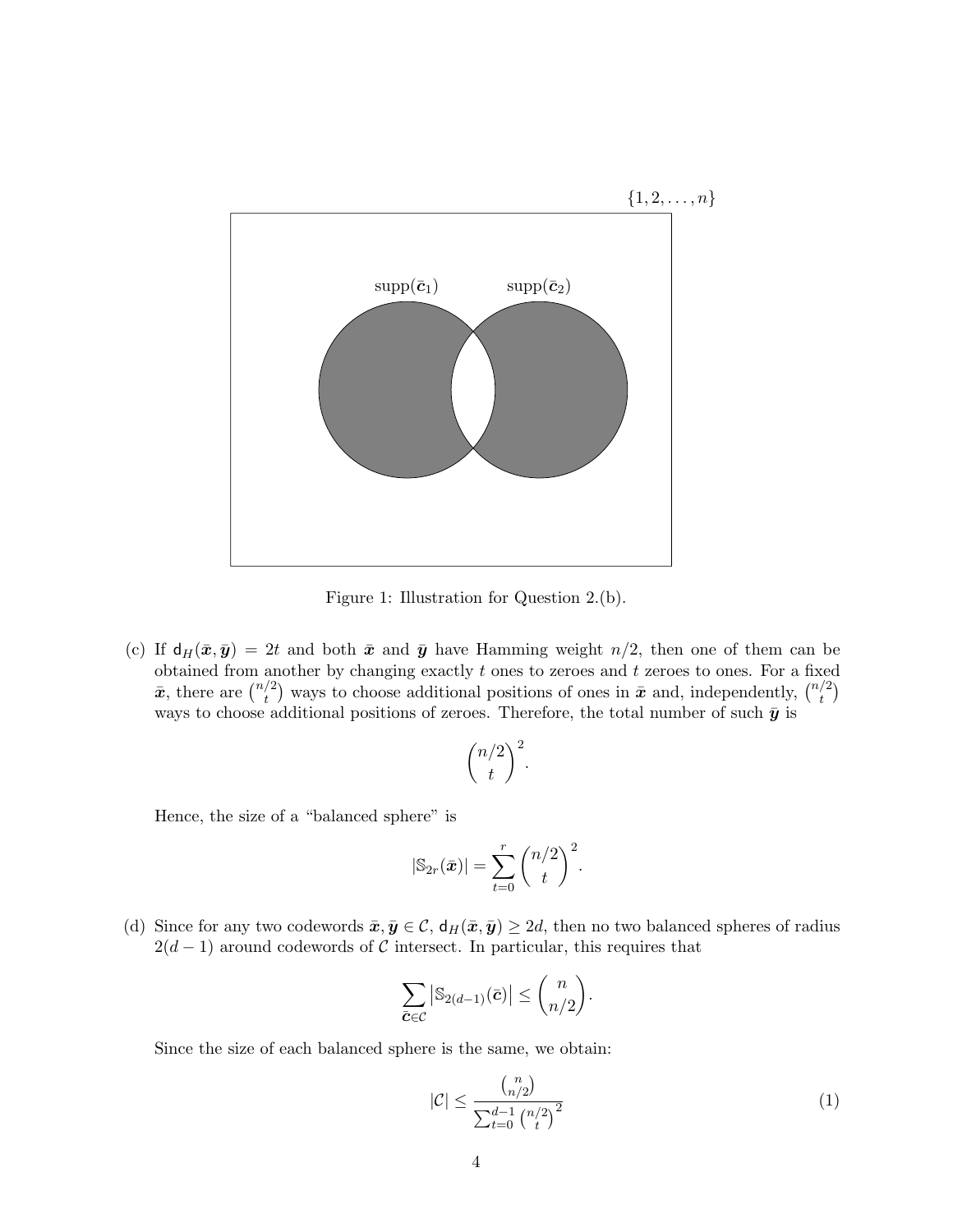(e) By setting  $r = d - 1 = 0$  in (1), we obtain that

$$
|\mathcal{C}| \le \frac{\binom{n}{n/2}}{\sum_{t=0}^0 \binom{n/2}{t}^2} = \frac{\binom{n}{n/2}}{\binom{n/2}{0}^2} = \frac{\binom{n}{n/2}}{1} = \binom{n}{n/2}.
$$

 $\blacksquare$ 

Question 3 (30 points).

(a) Consider a linear  $[n, k = n - r, d]$  code over a finite field F defined by a parity-check matrix

$$
H = \begin{pmatrix} 1 & 1 & \dots & 1 & 0 \\ \alpha_1 & \alpha_2 & \dots & \alpha_{n-1} & 0 \\ \alpha_1^2 & \alpha_2^2 & \dots & \alpha_{n-1}^2 & 0 \\ \vdots & \vdots & \ddots & \vdots & \vdots \\ \alpha_1^{r-2} & \alpha_2^{r-2} & \dots & \alpha_{n-1}^{r-2} & 0 \\ \alpha_1^{r-1} & \alpha_2^{r-1} & \dots & \alpha_{n-1}^{r-1} & 1 \end{pmatrix},
$$

where  $\alpha_1, \alpha_2, \cdots, \alpha_{n-1}$  are distinct nonzero elements of  $\mathbb{F}$ . Prove that the code  $\mathcal C$  is MDS.

(b) Prove that there exists a generator matrix of the code  $\mathcal C$  of the following form:

$$
G = \begin{pmatrix} 1 & 1 & \dots & 1 & 0 \\ \alpha_1 & \alpha_2 & \dots & \alpha_{n-1} & 0 \\ \alpha_1^2 & \alpha_2^2 & \dots & \alpha_{n-1}^2 & 0 \\ \vdots & \vdots & \ddots & \vdots & \vdots \\ \alpha_1^{k-2} & \alpha_2^{k-2} & \dots & \alpha_{n-1}^{k-2} & 0 \\ \alpha_1^{k-1} & \alpha_2^{k-1} & \dots & \alpha_{n-1}^{k-1} & 1 \end{pmatrix} \begin{pmatrix} u_1 & & & 0 \\ & u_2 & & \\ & & \ddots & \\ 0 & & & u_n \end{pmatrix},
$$

where  $u_1, u_2, \dots, u_n$  are nonzero elements of  $\mathbb{F}$ .

Hint: it was shown in the class that the dual of a GRS code is a GRS code. You can use that fact.

### Solution.

(a) The code C is MDS if and only if  $d = n - k + 1 = r + 1$ . The latter is equivalent to the fact that any r columns of  $H$  are linearly-independent. In other words, any r columns form an  $r \times r$  invertible (full-rank) matrix.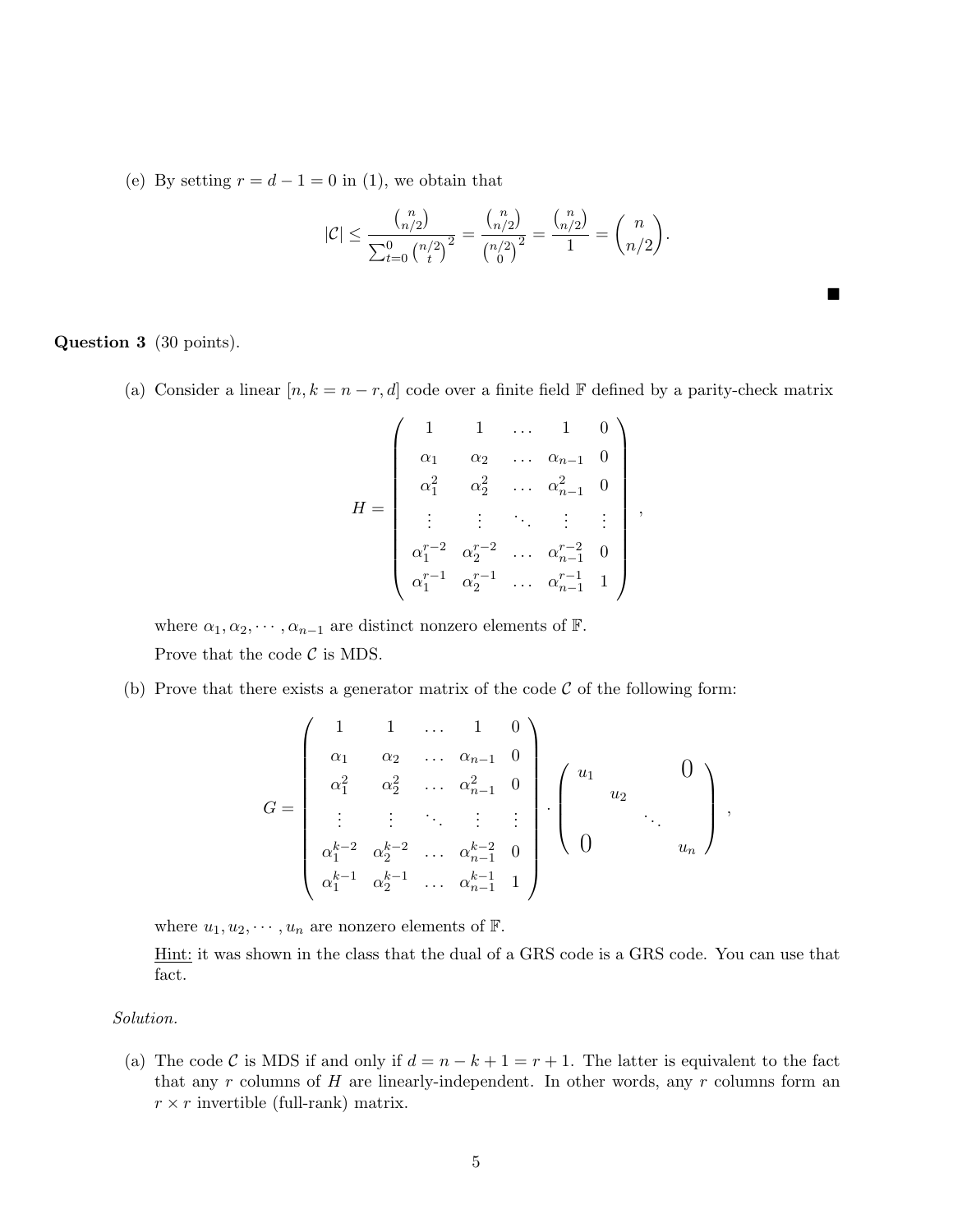If these r columns do not include the last columns, the matrix has Vandermonde form and, hence, full rank.

Now consider the case when these  $r$  columns  $include$  the last column. Without loss of generality, assume that the matrix is formed by columns  $1, 2, \ldots, r-2, r-1$  and the last one. Let us calculate the determinant of the following matrix:

$$
\det \begin{bmatrix} 1 & 1 & \dots & 1 & 0 \\ \alpha_1 & \alpha_2 & \dots & \alpha_{r-1} & 0 \\ \alpha_1^2 & \alpha_2^2 & \dots & \alpha_{r-1}^2 & 0 \\ \vdots & \vdots & \ddots & \vdots & \vdots \\ \alpha_1^{r-2} & \alpha_2^{r-2} & \dots & \alpha_{r-1}^{r-2} & 0 \\ \alpha_1^{r-1} & \alpha_2^{r-1} & \dots & \alpha_{r-1}^{r-1} & 1 \end{bmatrix} = \det \begin{bmatrix} 1 & 1 & \dots & 1 \\ \alpha_1 & \alpha_2 & \dots & \alpha_{r-1} \\ \alpha_1^2 & \alpha_2^2 & \dots & \alpha_{r-1}^2 \\ \vdots & \vdots & \ddots & \vdots \\ \alpha_1^{r-2} & \alpha_2^{r-2} & \dots & \alpha_{r-1}^{r-2} \end{bmatrix} \neq 0,
$$

because the latter matrix is also of the Vandermonde form.

(b) Note that rank  $G = k$  (compare with (a)). Therefore, we will prove the required statement if we find such non-zero  $u_1, u_2, \ldots, u_n \in \mathbb{F}$ , that satisfy:

$$
GH^{\dagger} = O_{k \times r},
$$

where  $O_{k\times r}$  denotes all-zero matrix of the size  $k\times r$ . Let us consider multiplication of  $(i+1)$ 'th row of G by  $(j + 1)$ 'th column of H<sup> $\dagger$ </sup> for  $0 \leq i + j \leq (k - 1) + (r - 1) - 1 = n - 3$ :

$$
\sum_{t=1}^{n-1} \alpha_t^i u_t \alpha_t^j = \sum_{t=1}^{n-1} \alpha_t^{i+j} u_t = 0.
$$
 (2)

Note that these equations depends only on the sum  $s = i + j$   $(s = 0, 1, \ldots, n-3)$  and not particular values of  $i$  and  $j$ .

However, for  $i = k - 1$  and  $j = r - 1$  (i.e.  $i + j = n - 2$ ) we obtain the following equation:

$$
\sum_{t=1}^{n-1} \alpha_t^{n-2} u_t + u_n = 0.
$$
 (3)

We see that  $u_n$  appears only in this last equation. Hence, let us first show that it is possible to choose the required  $u_1, u_2, \ldots, u_{n-1}$ . They should satisfy (2), which can be re-written in matrix form as follows:

$$
\begin{pmatrix}\n1 & 1 & \cdots & 1 \\
\alpha_1 & \alpha_2 & \cdots & \alpha_{n-1} \\
\alpha_1^2 & \alpha_2^2 & \cdots & \alpha_{n-1}^2 \\
\vdots & \vdots & \ddots & \vdots \\
\alpha_1^{n-3} & \alpha_2^{n-3} & \cdots & \alpha_{n-1}^{n-3}\n\end{pmatrix}\n\cdot\n\begin{pmatrix}\nu_1 \\
u_2 \\
u_3 \\
\vdots \\
u_{n-1}\n\end{pmatrix} = \bar{\mathbf{0}}^{\mathsf{T}}.
$$
\n(4)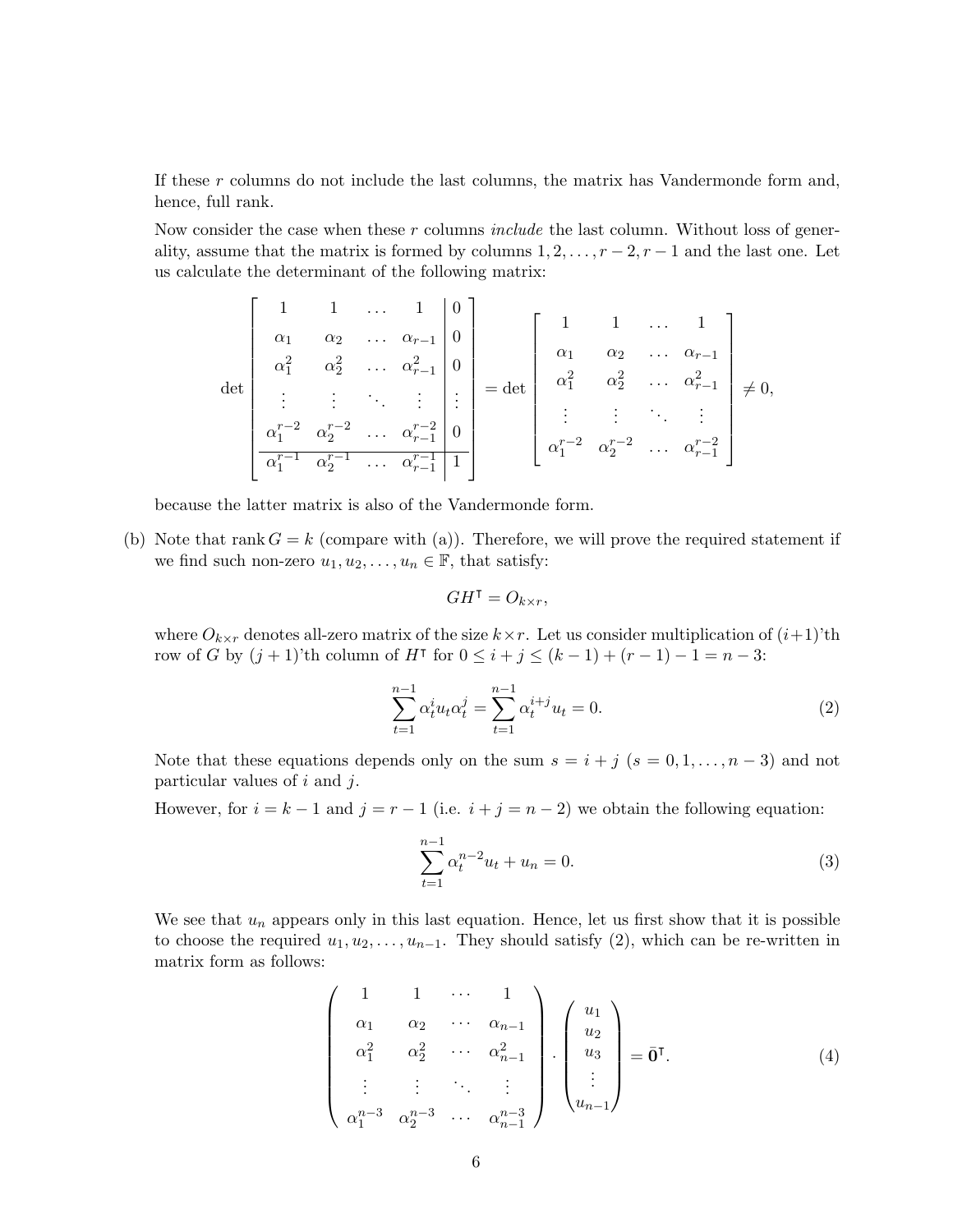Observe that the matrix here is a parity-check matrix of  $[n-1,1,n-1]$  Reed-Solomon code. Therefore  $(u_1, u_2, \ldots, u_{n-1})$  is any codeword of this code and—if we require it to be nonzero—it has the Hamming weight  $n-1$ , i.e. all  $u_1, u_2, \ldots, u_{n-1}$  are non-zero. Fix some particular  $u_1, u_2, \ldots, u_{n-1}$ .

Now turn to the equation (3). In a straightforward manner, we obtain:

$$
u_n = -\sum_{t=1}^{n-1} \alpha_t^{n-2} u_t.
$$

The only thing we still need to check is that such  $u_n \neq 0$ . Assume, to the contrary that

$$
\sum_{t=1}^{n-1} \alpha_t^{n-2} u_t = 0.
$$

Together with (4) this gives us:

$$
\begin{pmatrix}\n1 & 1 & \cdots & 1 \\
\alpha_1 & \alpha_2 & \cdots & \alpha_{n-1} \\
\alpha_1^2 & \alpha_2^2 & \cdots & \alpha_{n-1}^2 \\
\vdots & \vdots & \ddots & \vdots \\
\alpha_1^{n-2} & \alpha_2^{n-2} & \cdots & \alpha_{n-1}^{n-2}\n\end{pmatrix} \cdot \begin{pmatrix}\nu_1 \\ u_2 \\ u_3 \\ \vdots \\ u_n\end{pmatrix} = \bar{\mathbf{0}}^{\mathsf{T}}.
$$

However, the matrix of this system is invertible and, therefore, the only solution is  $u_1 =$  $u_2 = \cdots = u_n = 0$ , which contradicts the fact that all  $u_1, u_2, \ldots, u_{n-1}$  are non-zero. This contradiction proves that  $u_n \neq 0$ .

Therefore, we have proved that there is a choice of non-zero  $u_1, u_2, \ldots, u_n$  for which G is indeed a generator matrix of  $C$ .

 $\blacksquare$ 

## Question 4 (30 points).

Let  $\mathbb{F} = \mathbb{F}_7$  be a field of integer residues modulo 7. Suppose that C is a [6, 2, 5] Reed-Solomon code over F, with a parity-check matrix of the code given by

$$
\boldsymbol{H} = \left(\begin{array}{cccccc} 1 & 1 & 1 & 1 & 1 & 1 \\ 6 & 5 & 4 & 3 & 2 & 1 \\ 6^2 & 5^2 & 4^2 & 3^2 & 2^2 & 1^2 \\ 6^3 & 5^3 & 4^3 & 3^3 & 2^3 & 1^3 \end{array}\right).
$$

Assume that  $\bar{c} \in \mathcal{C}$  is transmitted, and  $\bar{y} = (2, 6, 2, 6, 2, 6) \in \mathbb{F}^6$  is received. In this question, you will decode  $\bar{y}$ .

(a) Find the syndrome polynomial  $S(x)$ .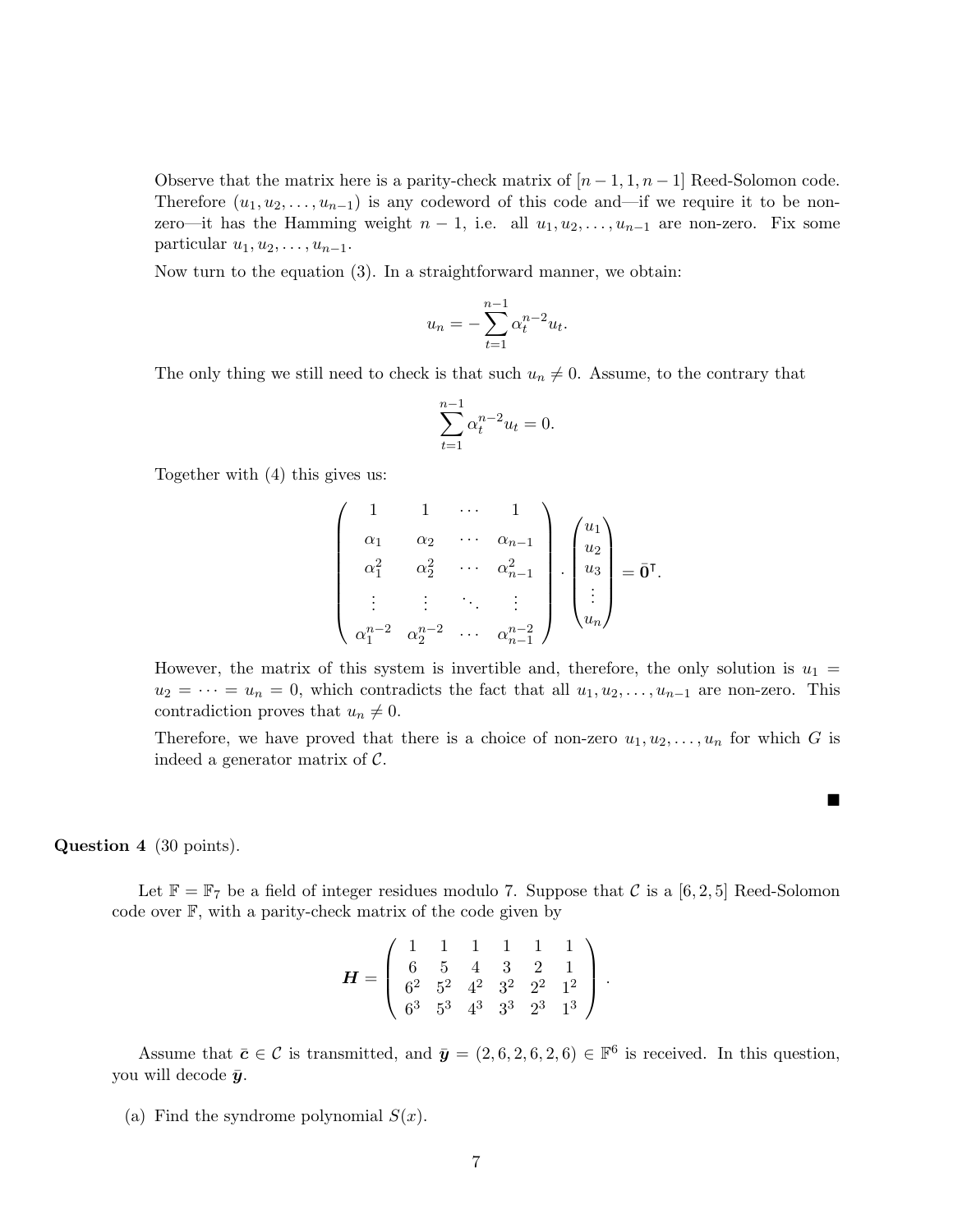- (b) Find the error-locator and the error-evaluator polynomials by either Peterson-Gorenstein-Zierler method or by Euclid's algorithm.
- (c) What are the error locations and error values?
- (d) What is  $\bar{c}$  if we assume that there were at most  $\lfloor (d 1)/2 \rfloor$  errors?
- (e) Compute  $\boldsymbol{H} \cdot \boldsymbol{\bar{c}}^T$  and show that indeed  $\boldsymbol{\bar{c}} \in \mathcal{C}$ .

Solution. Before proceeding further, let us re-write  $H$  modulo 7:

$$
H = \left(\begin{array}{rrrrr} 1 & 1 & 1 & 1 & 1 & 1 \\ 6 & 5 & 4 & 3 & 2 & 1 \\ 1 & 4 & 2 & 2 & 4 & 1 \\ 6 & 6 & 1 & 6 & 1 & 1 \end{array}\right)
$$

(a) Syndrome vector:

$$
\bar{\mathbf{s}} = \mathbf{H}\bar{\mathbf{y}}^{\mathsf{T}} = \begin{pmatrix} 1 & 1 & 1 & 1 & 1 & 1 \\ 6 & 5 & 4 & 3 & 2 & 1 \\ 1 & 4 & 2 & 2 & 4 & 1 \\ 6 & 6 & 1 & 6 & 1 & 1 \end{pmatrix} \cdot \begin{pmatrix} 2 \\ 6 \\ 2 \\ 6 \\ 2 \\ 6 \end{pmatrix} = \begin{pmatrix} 24 \\ 78 \\ 56 \\ 94 \end{pmatrix} = \begin{pmatrix} 3 \\ 1 \\ 0 \\ 3 \end{pmatrix}
$$

Therefore, the syndrome polynomial is

$$
S(x) = 3x^3 + x + 3
$$

(b) We use the extended Euclid's algorithm. Initialisation:

$$
r_{-1}(x) = a(x) = x^{d-1} = x^4
$$
  
\n
$$
r_0(x) = b(x) = S(x) = 3x^3 + x + 3
$$
  
\n
$$
t_{-1}(x) = 0
$$
  
\n
$$
t_0(x) = 1.
$$

Iterations of the extended Euclid's algorithm are as follows. Iteration 1:

$$
r_{-1}(x) = x^4 = (5x) \cdot (3x^3 + x + 3) + (2x^2 + 6x)
$$

$$
t_{-1}(x) = 0 = (5x) \cdot (1) + (2x)
$$

$$
t_{1}(x) = t_{1}(x)
$$

Iteration: 2

$$
r_0(x) = 3x^3 + x + 3 = \underbrace{(5x+6)}_{q_2(x)} \cdot (2x^2 + 6x) + \underbrace{(3)}_{r_2(x)}
$$

$$
t_0(x) = 1 = (5x+6) * (2x) + \underbrace{(4x^2 + 2x + 1)}_{t_2(x)}
$$